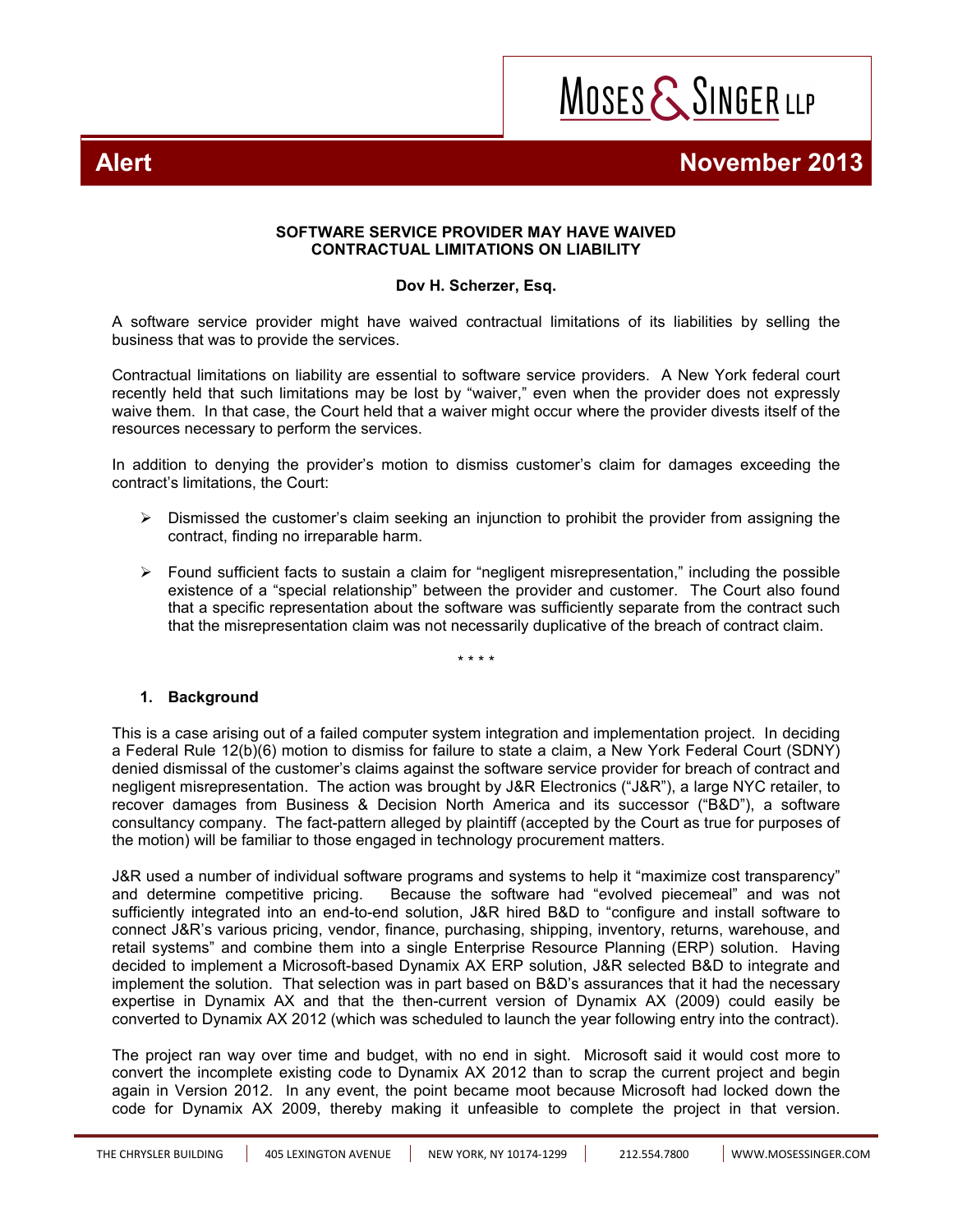MOSES & SINGER LLP

Moreover, about a year after the code lock-down, B&D exited the Dynamix AX business by selling it to an unrelated third party (InterDyne). As a result, there was no one left at B&D to complete the project and J&R believed that B&D intended to assign the contract imminently to another Dynamix AX consultant whose experience and expertise J&R could not vet in advance.

J&R brought suit for damages and, among other things, sought to enjoin any potential assignment. B&D moved to dismiss the amended complaint for failure to state a claim.

## **2. Contractual Limitations on Liability; Waiver**

Limitations on liability are generally enforceable under New York law. In this case, the contract provided that "B&D's sole obligation and Client's sole and exclusive remedy [for failure to provide satisfactory services], will be for B&D to correct such non-conformance at absolutely no fee, charge or expense." Nonetheless, J&R persuaded the Court that B&D might have waived its right to rely on the limitation since it had exited the Dynamix AX business and, therefore, simply had no resources available to "correct" any deliverables.

One might have expected that the integration ("complete agreement") clause and the "no oral waiver" clause would have precluded J&R's argument. However, the Court ruled that the following provision did not necessarily bar a finding of waiver based on B&D's *conduct*:

This document . . . constitute[s] the entire agreement between the Parties . . . This Agreement may not be amended or discharged except by a writing signed by duly authorized representatives . . . Waiver of any provision hereof in one instance shall not preclude enforcement thereof on future occasions. The covenants, conditions, terms and provisions of this Agreement may not be waived or modified orally and shall supersede all previous proposals, both oral and written negotiations, representations, commitments, writings or agreements or any other communications between the Parties. [Emphasis added.]

The Court drew a fine distinction between clauses requiring waivers to be written and clauses saying only that waivers could not be oral. The Court held that, although the contract could not be "waived or modified orally," a waiver could be found to have occurred based on B&D's conduct. Thus, B&D might have better protected itself by making clear that a waiver can only be effected in writing.

## **3. Assignment of Contract Not Enjoined Despite Non-Assignment Clause**

J&R claimed that B&D should be enjoined from assigning the contract outright to an unrelated third party -- whether InterDyne or some other Dynamix AX consultant -- in contravention of a clause that required J&R's consent to such assignment. J&R alleged that it would be irreparably harmed if it were not able to evaluate the experience and expertise of the proposed assignee prior to the assignment. The Court dismissed the claim on the grounds that no facts were alleged to show that monetary damages would be insufficient to make J&R whole.

Perhaps significantly, although not mentioned by the Court, an independent review of the non-assignment provision reveals that it did not include language to the effect that any assignment in contravention of the clause would be "null and void." A tighter clause might have increased J&R's chance of enjoining the assignment.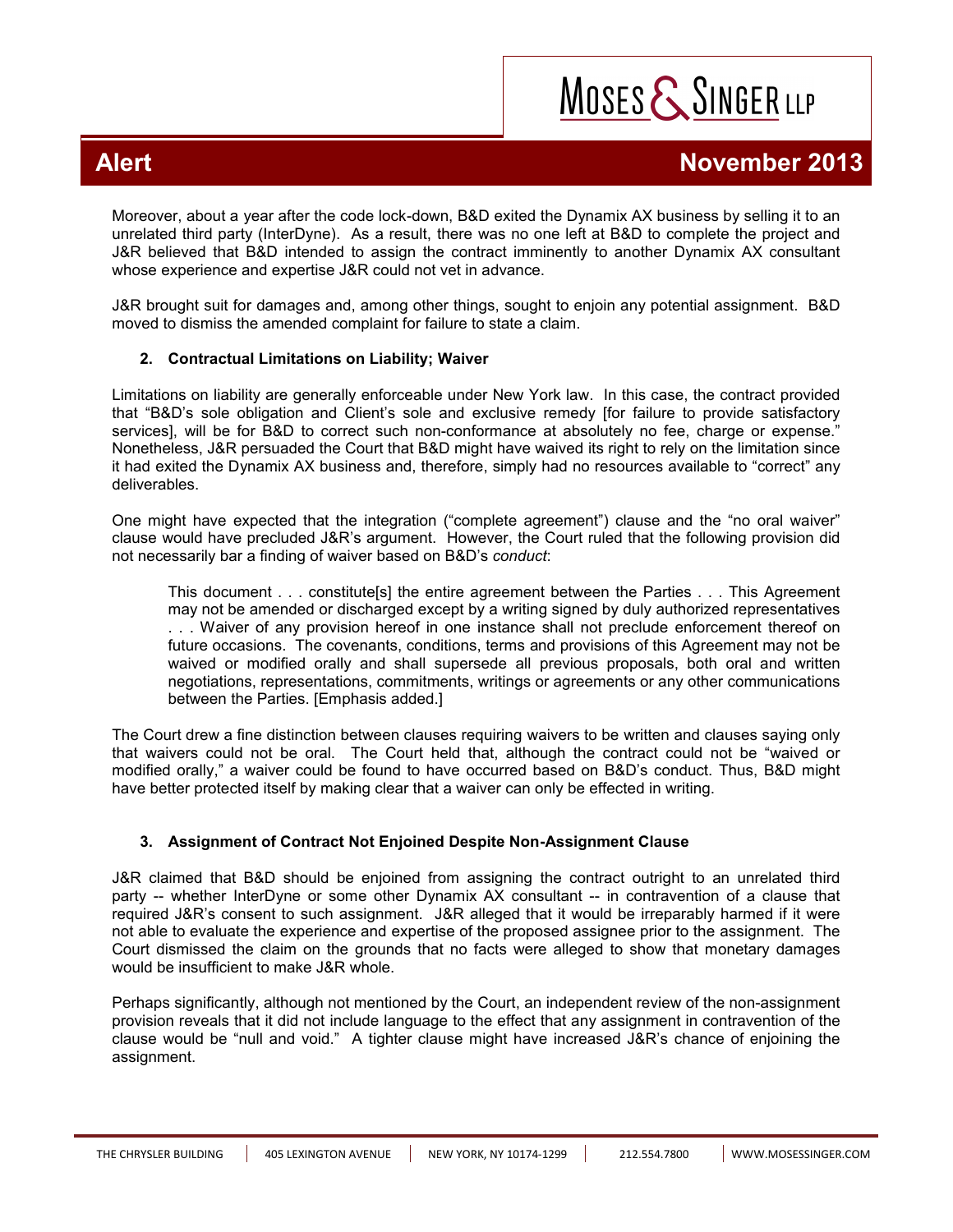

#### **4. Negligent Misrepresentation: Special Relationship Possible and Claim Not Duplicative Of Contract Claim**

To sustain a claim for negligent misrepresentation under New York law, a plaintiff "must allege '(1) the existence of a "special or privity-like relationship imposing a duty on the defendant to impart correct information to the plaintiff; (2) that the information was incorrect, and (3) reasonable reliance on the information.'" In this case, the Court held that J&R had pled sufficient facts to show that B&D could have possessed sufficient specialized knowledge and entered into a "special relationship" with J&R; and that, in entering into the contract J&R had reasonably relied on incorrect information that was "peculiarly within the knowledge of B&D". More specifically, and notwithstanding common contractual disclaimers that any software would meet J&R's expectations or needs, the Court ruled that B&D might be found to have negligently misrepresented that Dynamix AX 2009 would meet J&R's business needs.

But J&R had to overcome one other hurdle to avoid dismissal of its negligent misrepresentation claim. Generally speaking, under New York law, a contract claim cannot merely be "dressed up" as a tort claim and added to the complaint. Thus, the mere failure of the software or services to meet future expectations – which is what the contract was all about – could not stand as an independent claim for negligent misrepresentation. However, the Court found that B&D's alleged misrepresentation that Dynamix AX 2009 could easily be transitioned to Dynamix 2012 was *not* duplicative of the contract claim since it was a "present fact regarding the product's capabilities, which induced J&R to enter into the contract." This was enough to sustain J&R's claim based on the pleadings.

*[J&R Electronics v. Business Decision North America](http://www.mosessinger.com/site/files/j__r_v_business__decision_copy1.pdf)*, 12 Civ. 7497 (SDNY September 16, 2013)

Please click [here](http://www.mosessinger.com/site/files/j__r_v_business__decision_copy1.pdf) to view the case document. For more information about this alert, please contact Dov H. Scherzer at dscherzer@mosessinger.com.